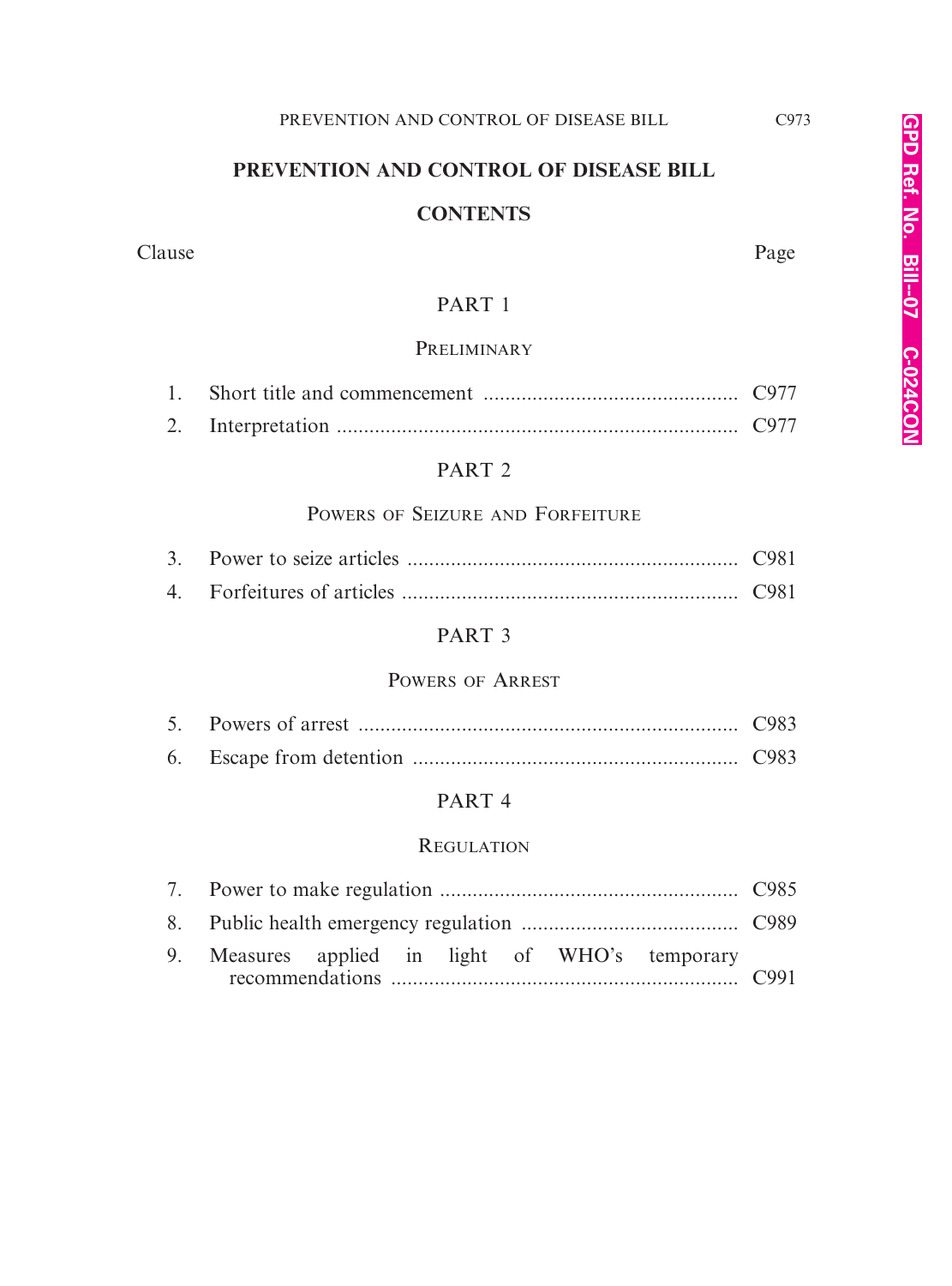Clause Page

# PART 5

#### **MISCELLANEOUS**

| 13. Immunity from personal liability of health officers, etc.  C993 |  |
|---------------------------------------------------------------------|--|
| 14. Internal management of vessels or aircraft of war not to be     |  |
|                                                                     |  |

# PART 6

# REPEALS, SAVINGS AND CONSEQUENTIAL AMENDMENTS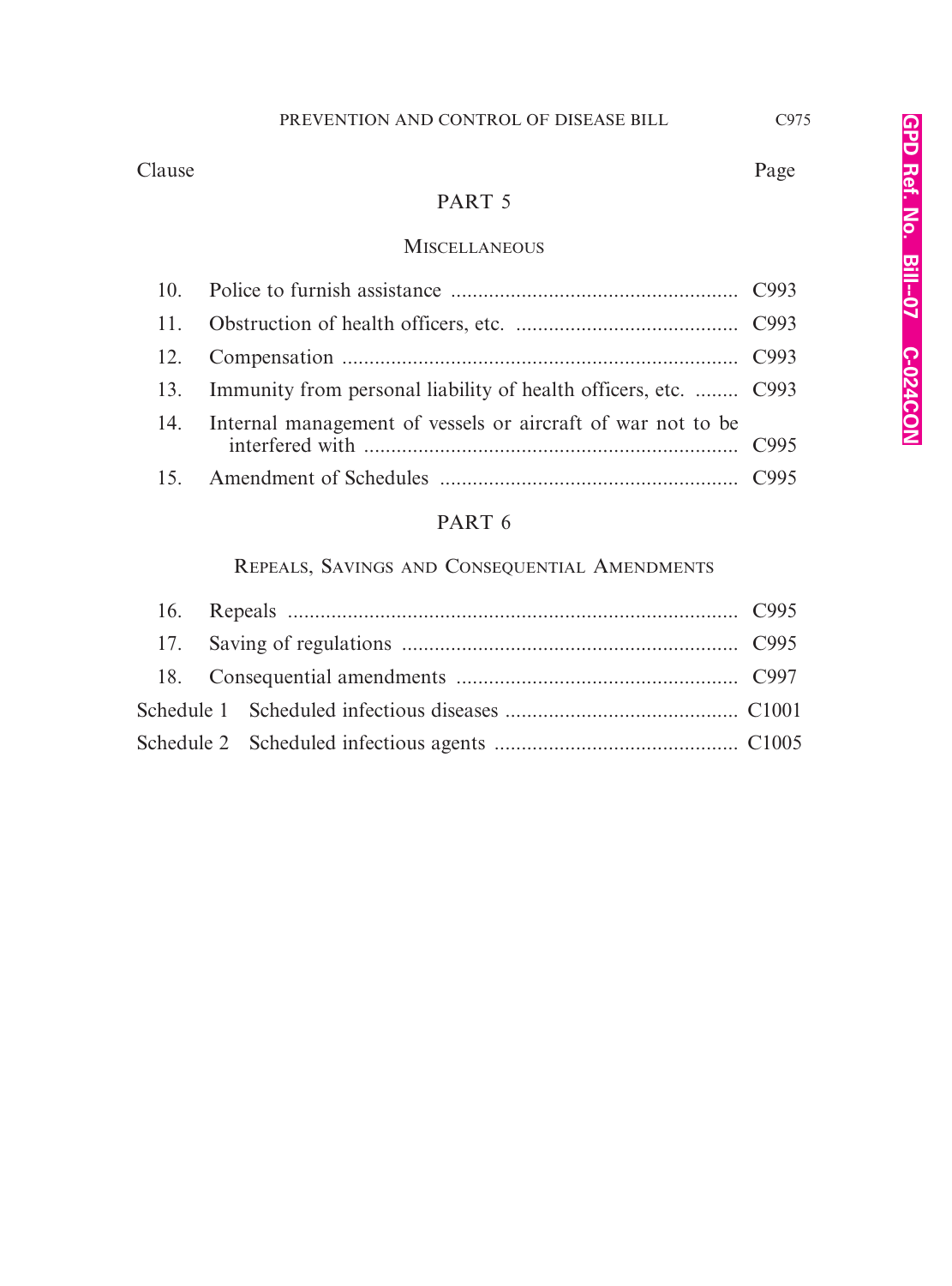# A BILL To

Provide for the control and prevention of disease among human beings; to prevent the introduction into, the spread in and the transmission from, Hong Kong of any disease, source of disease or contamination; to apply relevant measures of the International Health Regulations promulgated by the World Health Organization; and to provide for connected purposes.

Enacted by the Legislative Council.

# PART 1

#### **PRELIMINARY**

#### **1. Short title and commencement**

(1) This Ordinance may be cited as the Prevention and Control of Disease Ordinance.

(2) This Ordinance shall come into operation on a day to be appointed by the Secretary for Food and Health by notice published in the Gazette.

#### **2. Interpretation**

In this Ordinance, unless the context otherwise requires— "article" (物品) includes—

- (*a*) an animal (other than a human being);
- (*b*) a plant; and
- (*c*) any other thing or substance (including, but not limited to, conveyances and any kind of movable property),

and, to avoid doubt, includes mail of any kind;

"building" (建築物) includes any house, hut, shed or enclosure with or without roof, whether needed for the purpose of human habitation or otherwise,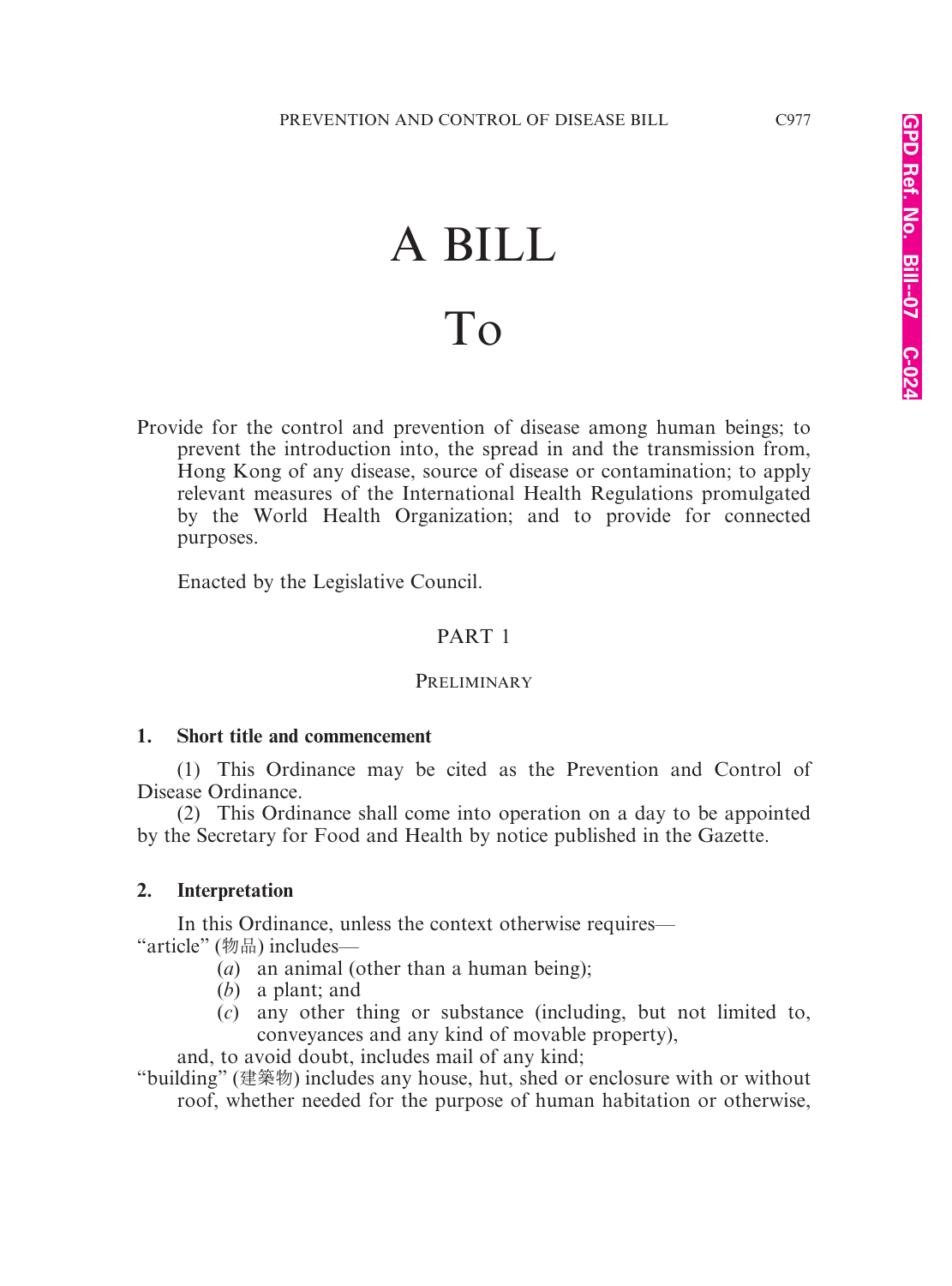and also includes any wall, gate, post, pillar, paling, frame, hoarding, slip, dock, wharf, pier, jetty, landing stage or bridge;

- "contact" (傳染病接觸者) means any person who has been, or is likely to have been, exposed to the risk of contracting an infectious disease;
- "contaminated" (污染) means the presence of a toxic agent or matter on the surface of or inside the body of, or in, a human being or an article in a manner that may pose a public health risk;
- "conveyance" (運輸工具) includes a vessel, vehicle, aircraft and any other means of travel or transport;
- "Director" (署長) means the Director of Health;

"health officer" (宪生主任) means—

- (*a*) the Director of Health, the Deputy Director of Health, or the Controller, Centre for Health Protection of the Department of Health; or
- (*b*) a medical practitioner appointed by the Director as a health officer or port health officer;

"infected" (感染、受感染) means the presence of an infectious agent on the surface of or inside the body of, or in, a human being or an article;

"infectious agent" (傳染性病原體) means a parasite, a fungus, a bacterium, a virus, a prion or any other agent that can cause an infectious disease;

"International Health Regulations" (《國際衞生條例》) means the International Health Regulations (2005);

"isolation" (隔離) means—

- (*a*) the isolation of an area or a place in such a manner as to prevent the spread of a disease or contamination; or
- (*b*) the segregation and detention of any person or article in such a manner as to prevent the spread of a disease or contamination;
- "laboratory" (化驗室) means an establishment that possesses or performs tests on any infectious agent;

"medical surveillance" (醫學監察) means the regular medical monitoring, observation, examination or testing of a person with a view to ascertaining the condition of the person's health;

"place" (地方) includes—

(*a*) premises and a conveyance; and

(*b*) any part of a place;

"premises" (處所) includes any land, building, structure of any kind, footway, yard, alley, court, garden, stream, nullah, pond, pool, field, marsh, drain, ditch or place open, covered or enclosed, or cesspool or foreshore, and also includes any vessel lying within the waters of Hong Kong;

"public health risk" (公共衞生危險) means a risk of serious and direct danger to the health of human beings;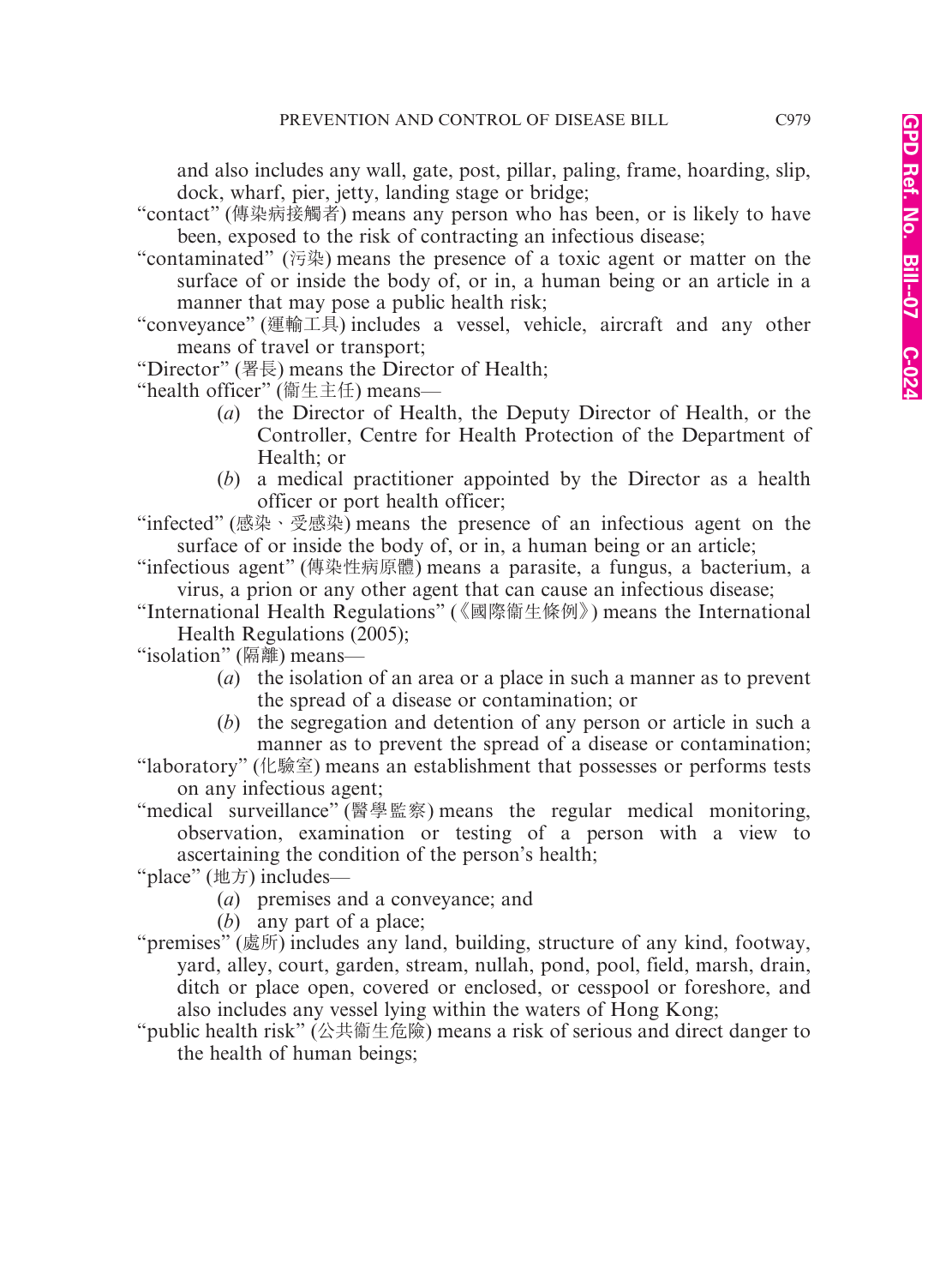- "quarantine" (檢疫) means the segregation and detention of any person, animal or plant that may have been exposed to a possible source of infection, in order to prevent the spread of a disease;
- "scheduled infectious agent" (表列傳染性病原體) means an infectious agent specified in Schedule 2;
- "scheduled infectious disease" (表列傳染病) means an infectious disease specified in Schedule 1;
- "vector" (媒介) means an animal (including an insect) that transports or transmits an infectious agent;

"WHO" (世衛) means the World Health Organization.

# PART 2

#### POWERS OF SEIZURE AND FORFEITURE

#### **3. Power to seize articles**

(1) With the approval in writing of the Director, a health officer may, for the purpose of the control or preventing the spread of any disease that poses a public health risk, seize any article or part of an article if the health officer has reason to believe the article or the part—

(*a*) is an infectious agent; or

(*b*) contains an infectious agent.

(2) A health officer may cause any tests to be performed on an article or part of it that is seized under subsection (1).

(3) The owner of the article or part of the article or a person who has possession of the article or the part shall furnish such reasonable assistance as a health officer may require of that person for the purpose of exercising the health officer's power of seizure.

(4) A person who contravenes subsection (3) commits an offence and is liable on conviction to a fine at level 2 and to imprisonment for 6 months.

# **4. Forfeitures of articles**

(1) If a person lands or attempts to land, or otherwise brings into Hong Kong, any article in contravention of this Ordinance, the article shall be liable to be forfeited by a health officer.

(2) Subsection (1) does not apply to the landing of or bringing into a place of isolation or quarantine any article under the direction of a health officer.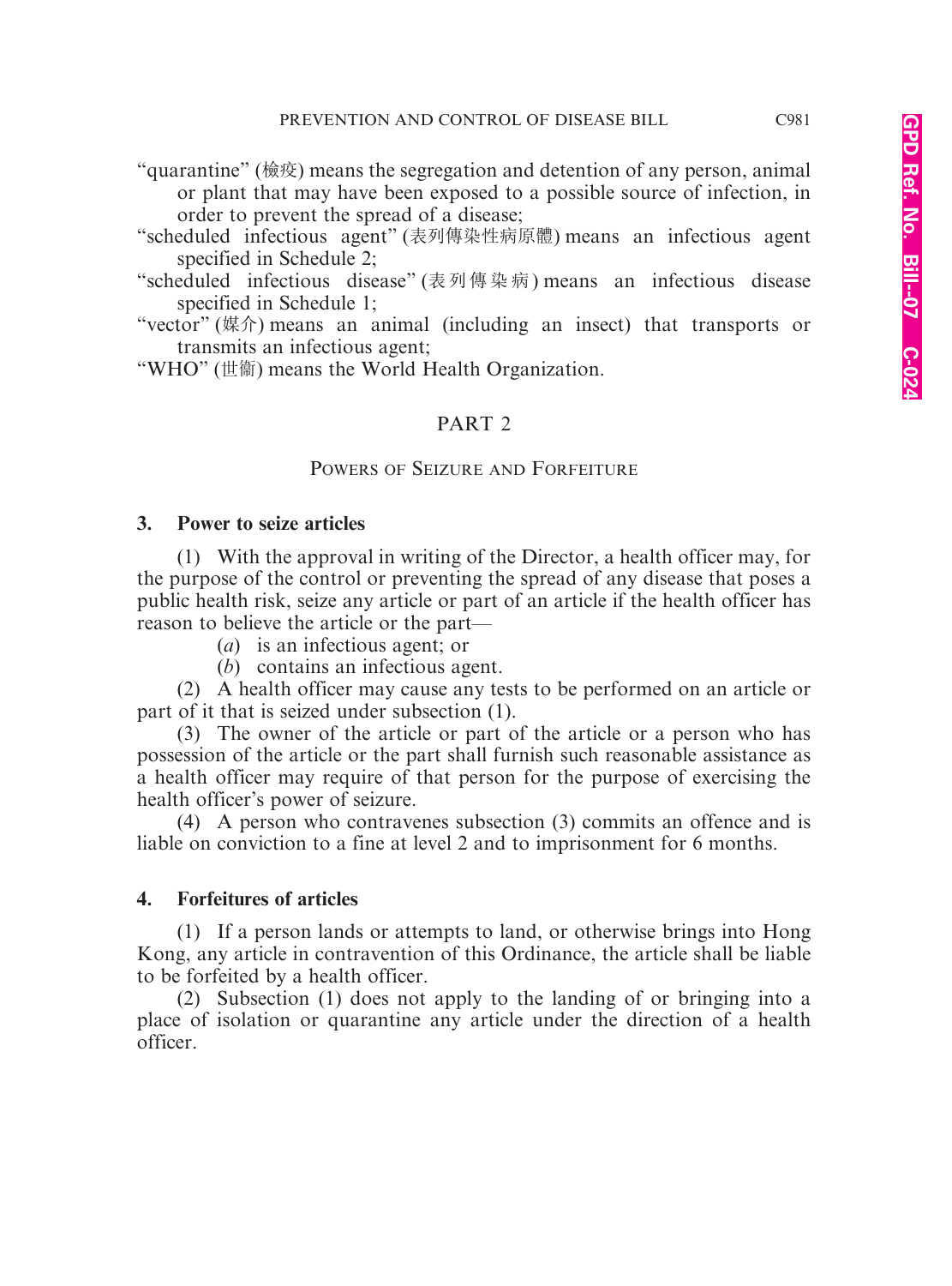#### PART 3

#### POWERS OF ARREST

#### **5. Powers of arrest**

(1) If a health officer or a police officer reasonably suspects that a person has committed or is committing an offence under this Ordinance, the health officer or the police officer may stop, detain or arrest that person without warrant.

(2) If a person obstructs a health officer, a police officer, or a public officer or a person appointed under this Ordinance in exercising a power or performing a function under this Ordinance, or assists in any such obstruction, the health officer, the police officer, or the public officer or the person appointed under this Ordinance may arrest that person without warrant.

(3) Where a health officer, or a public officer or a person appointed under this Ordinance arrests a person under this section, the health officer, or the public officer or the person appointed under this Ordinance shall deliver the person arrested to a police officer as soon as practicable.

(4) This section is in addition to and not in derogation of the powers or authority a police officer would have apart from this section.

#### **6. Escape from detention**

(1) If a person who is detained under this Ordinance escapes, he may be arrested by—

- (*a*) any member of the staff of the hospital, the reception place, or the place of isolation or quarantine from which he escaped;
- (*b*) any public officer appointed under this Ordinance;
- (*c*) any police officer; or
- (*d*) any member of the Auxiliary Medical Service or Civil Aid Service,

and may be conveyed to the place from which he escaped or any other place authorized by a health officer and detained in that place.

(2) If a person who is detained under this Ordinance escapes or attempts to escape, he commits an offence and is liable on conviction to a fine at level 2 and to imprisonment for 6 months.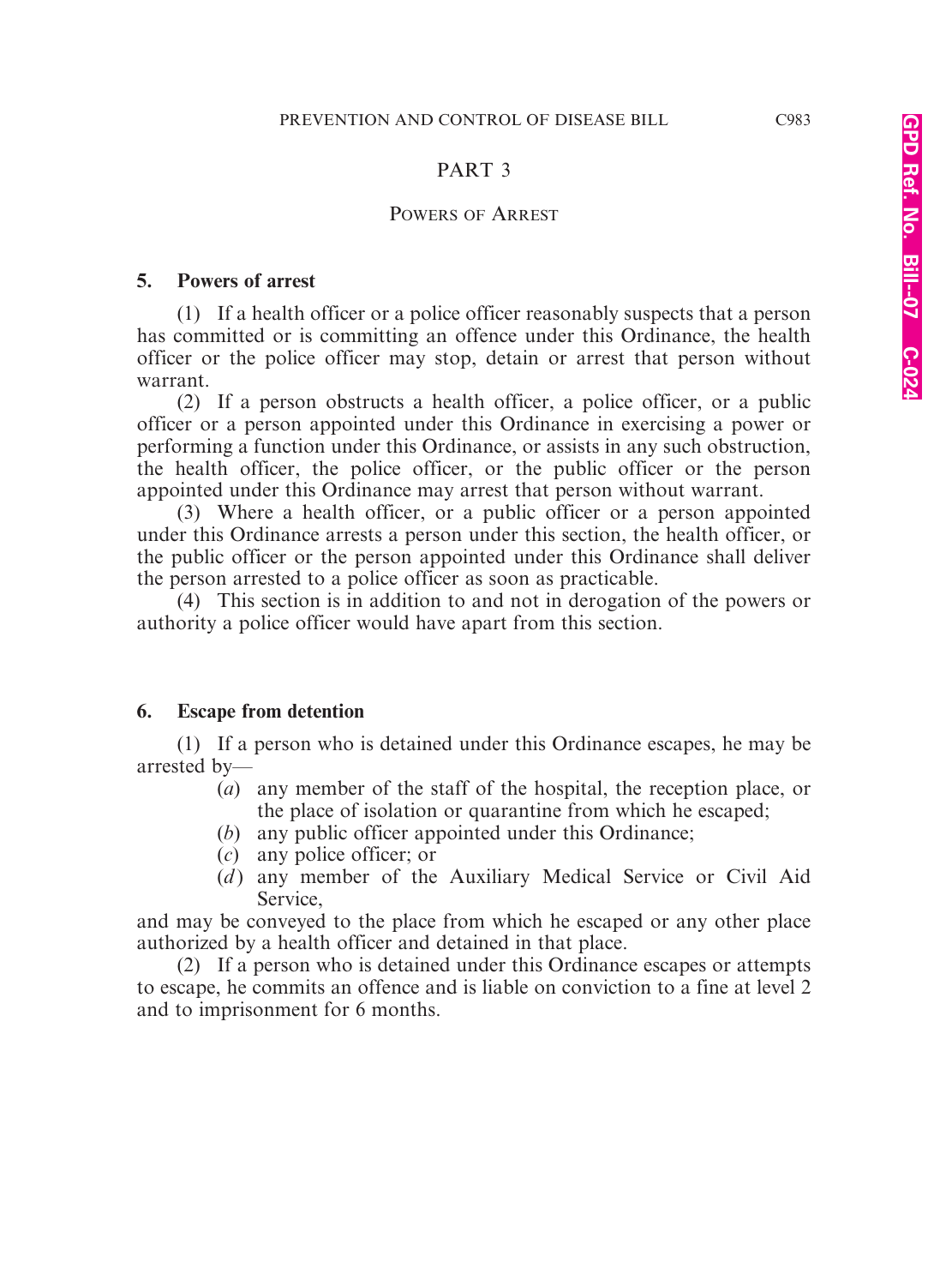# PART 4

# **REGULATION**

# **7. Power to make regulation**

(1) The Secretary for Food and Health may make regulations ("the regulation")—

- (*a*) for the purpose of preventing the introduction into, the spread in and the transmission from, Hong Kong of any disease, source of disease or contamination; and
- (*b*) for the prevention of any disease.

(2) Without limiting the generality of subsection (1), the regulation may provide for any or all of the following—

- (*a*) the appointment of health officers, other public officers and any other person for the purposes of this Ordinance, and their powers, duties and functions;
- (*b*) the form and mode of service of notices and other documents;
- (*c*) fees to be paid under this Ordinance;
- (*d*) the prohibition or regulation of the disposal, importation, transit, transhipment, exportation or removal of—
	- (i) organs, tissue, cells, dead bodies or remains (whether of human beings or animals);
	- (ii) infected articles; or
	- (iii) vectors;
- (*e*) the prohibition or regulation of—
	- (i) the admission of persons into Hong Kong or their movements within or their departure from Hong Kong; and
	- (ii) the importation, transit, transhipment or exportation of any article;
- (*f*) the isolation or quarantine of any person, article or place and their management or disposal while under isolation or quarantine and the occupation of any place required for isolation or quarantine;
- (*g*) in relation to conveyances—
	- (i) the prohibition or regulation of their arrival or landing in or departure from Hong Kong;
	- (ii) the disembarking of any person or the unloading of any article from them;
	- (iii) matters relating to pratique;
	- (iv) precautions with regard to drinking water and food stuff taken on board conveyances and the water taken in as ballast by them; and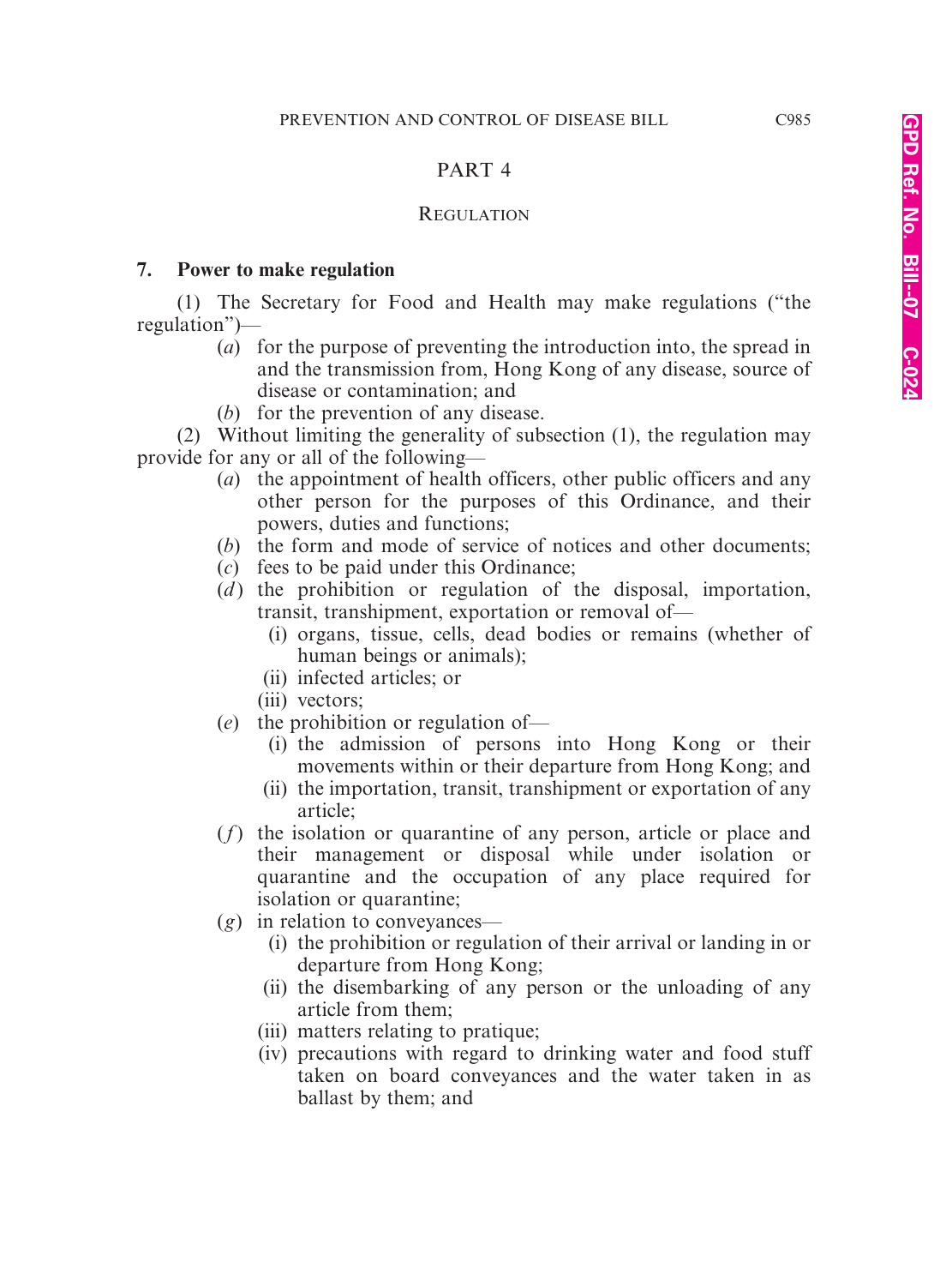(v) the granting of certificates in respect of their sanitariness;

- (*h*) subjecting any person to medical surveillance or medical examination or testing, and matters relating to vaccination and prophylaxis;
- (*i*) the prohibition or regulation of the movements of contacts, infected persons or persons suspected of being infected;
- ( *j*) examination of dead bodies and certification of the cause of death;
- (*k*) the occupation of any place required for the treatment of any person;
- (*l*) empowering a magistrate to issue a warrant authorizing a health officer to enter or break into any residential premises, and empowering a health officer to enter or break into any other place;
- (*m*) the action that a health officer may take in any residential premises or other place referred to in paragraph (*l*) after entering or breaking into it, including—
	- (i) the inspection and searching of the premises or place;
	- (ii) the inspection of any person or dead body in the premises or place;
	- (iii) the seizure of any article in the premises or place; and
	- (iv) the taking of photographs and the making of any video or sound recording;
- (*n*) stopping, removing or detaining any person, conveyance or article;
- (*o*) different kinds of disease or contamination control measures, and ordering or applying such measures in respect of any person, place or article;
- ( *p*) the destruction of any article referred to in paragraph (*o*) or the prohibition or regulation of its removal or the closing of any place for applying any measures referred to in paragraph (*o*);
- (*q*) the regulation of the sanitariness of any place;
- (*r*) in relation to any laboratory in which infectious agents are handled—
	- (i) the control of such handling;
	- (ii) the registration of such laboratory and matters relating to registration; and
	- (iii) empowering the Director to impose any precautionary measure relating to the handling of any scheduled infectious agent;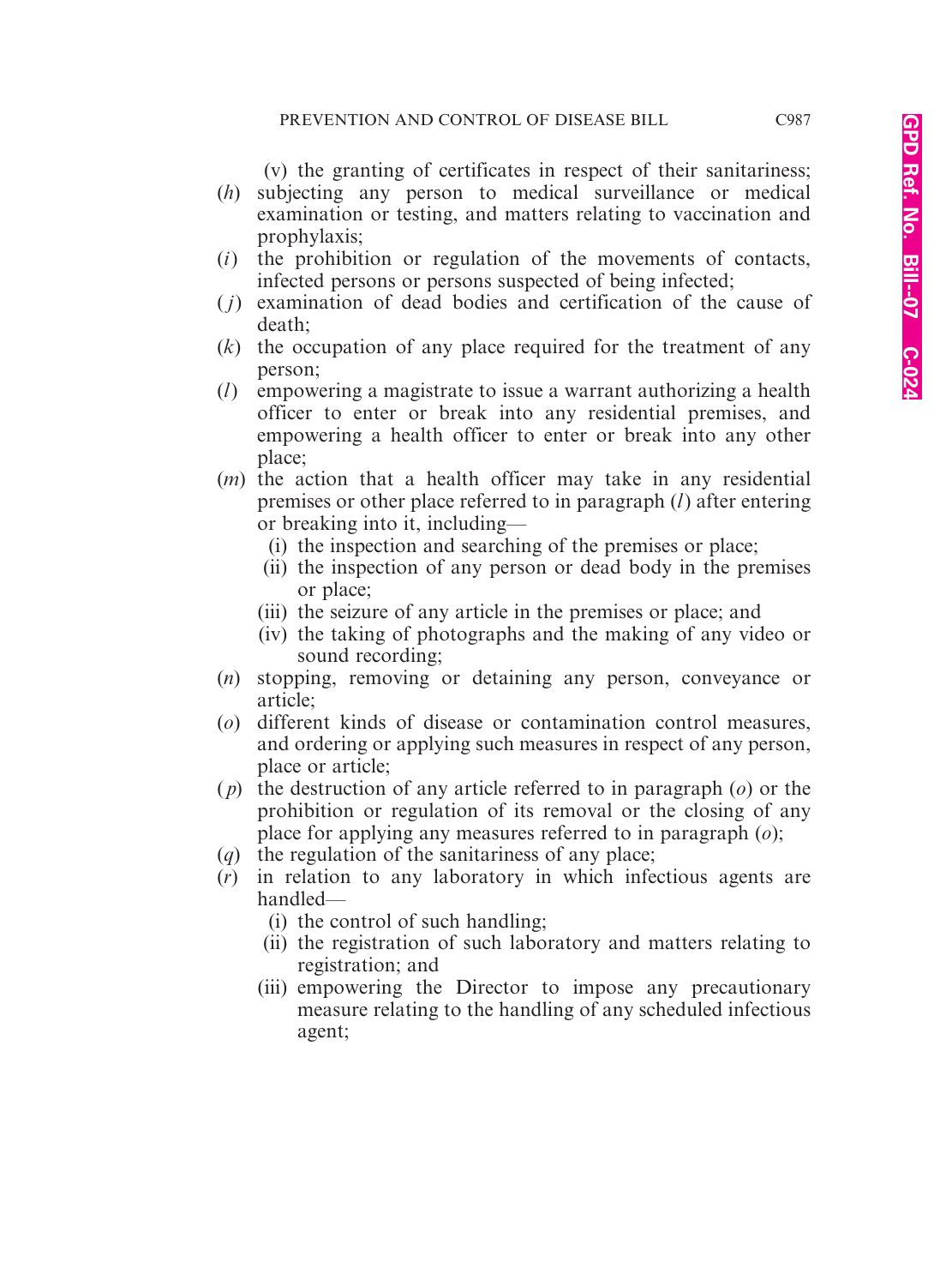- (*s*) seizing or destroying any infectious agent or any infected or contaminated article and the collection or submission of any sample or article for the purpose of examination or testing or regulating the sanitariness of any place or keeping any place free from contamination;
- (*t*) the collection and compulsory provision of any information, compulsory reporting of cases of any disease, death, contamination or leakage of an infectious agent or a toxic agent or any other matter, the inspection of any documents or records and their submission for that purpose;
- (*u*) the application of measures in the light of any recommendation made by WHO (other than those made pursuant to article 15 of the International Health Regulations);
- (*v*) the carrying out under the direction of a health officer by any person of any act or thing that the health officer is empowered to do under the regulation;
- (*w*) the liability of any person in respect of the costs that are incurred in connection with the enforcement of this Ordinance and the payment to the Government of any expenses charged or incurred for the medical attendance and maintenance of any person in connection with such enforcement; and
- (*x*) any other matter that appears to the Secretary for Food and Health to be necessary or expedient for the carrying out of the purposes specified in subsection (1).

(3) The regulation may provide that a contravention of any provision of the regulation is an offence punishable with a fine not exceeding level 3 and a term of imprisonment not exceeding 6 months.

(4) The Secretary for Food and Health after consultation with the Secretary for Financial Services and the Treasury may by order published in the Gazette amend the fees prescribed in the regulation.

# **8. Public health emergency regulation**

(1) On any occasion which the Chief Executive in Council considers to be an occasion of a public health emergency, he may make regulations ("the regulation") for the purposes of preventing, combating or alleviating the effects of the public health emergency and protecting public health.

(2) Without limiting the generality of subsection (1), the regulation may provide for—

(*a*) requirements on a person to disclose or furnish any information that is relevant to the handling of a state of public health emergency;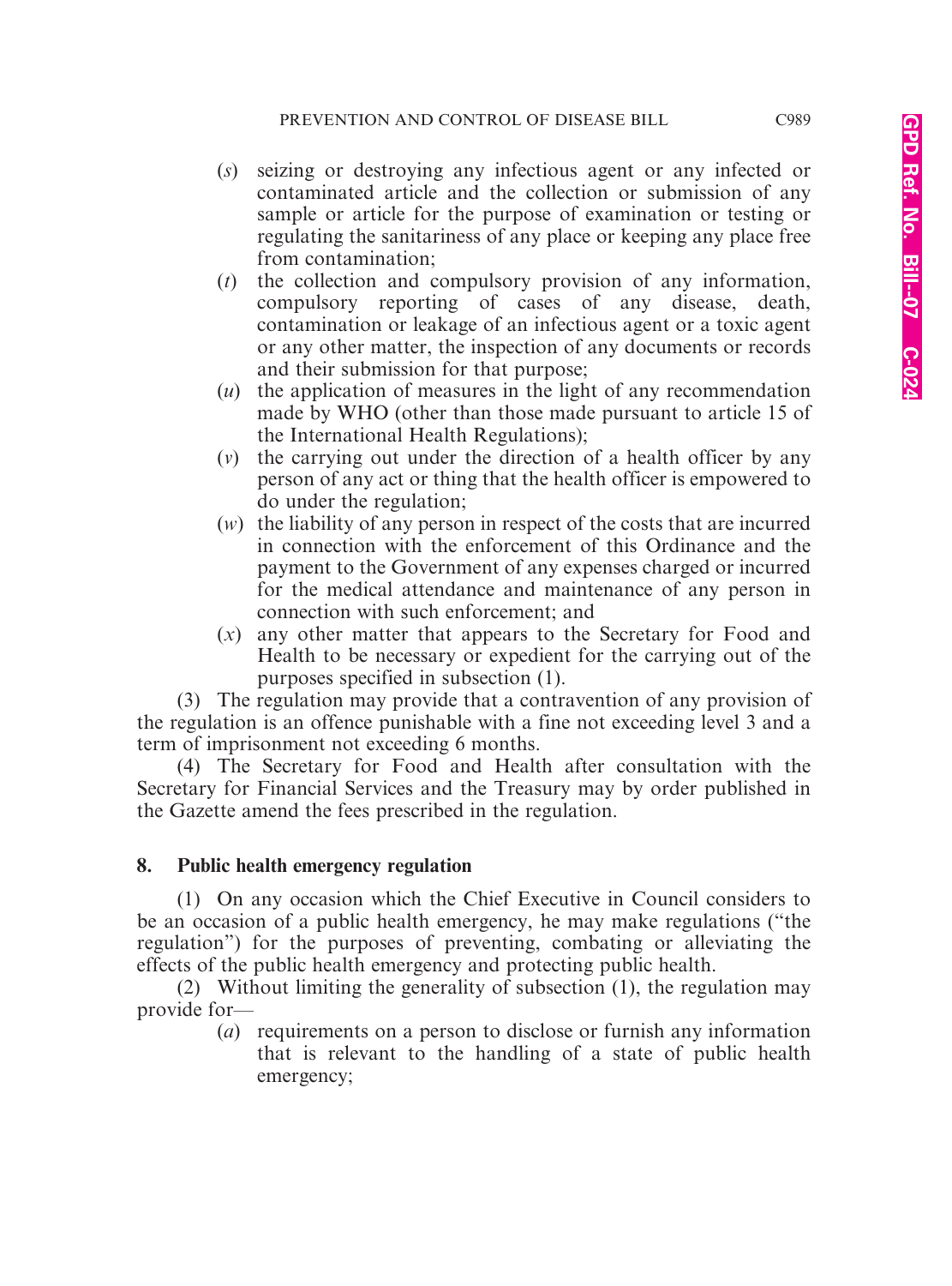- (*b*) the disclosure to the public by a public officer of any information that is relevant to the handling of a state of public health emergency;
- (*c*) the requisitioning of property and matters relating to compensation for such requisition;
- (*d*) matters relating to the appointment of any person to act as a medical and health professional, the control of such appointed person, and the deeming of such appointed person to be registered under any enactment; and
- (*e*) such incidental and supplementary matters as appear to the Chief Executive in Council to be necessary or expedient for the purposes of the regulation.

(3) The regulation may provide that a contravention of any provision of the regulation is an offence punishable with a fine not exceeding level 5 and a term of imprisonment not exceeding 6 months.

- (4) In this section, "public health emergency" (公共宪生緊急事態) means—
	- (*a*) the occurrence of or the imminent threat of a disease, an epidemic or a pandemic;
	- (*b*) the occurrence of a novel, or highly infectious, agent or matter; or
	- (*c*) the widespread exposure or the imminent threat of widespread exposure of human beings to an infectious agent,

that has a high probability of causing a large number of deaths in the population or a large number of serious disabilities (whether or not long-term) in the population.

#### **9. Measures applied in light of WHO's temporary recommendations**

(1) The Director may, for the purposes of preventing the introduction into, the spread in and the transmission from, Hong Kong of any disease, by order published in the Gazette, prescribe any measure to be applied in the light of any temporary recommendation made by WHO pursuant to articles 15, 17 and 18 of the International Health Regulations.

(2) An order under subsection (1) is subsidiary legislation.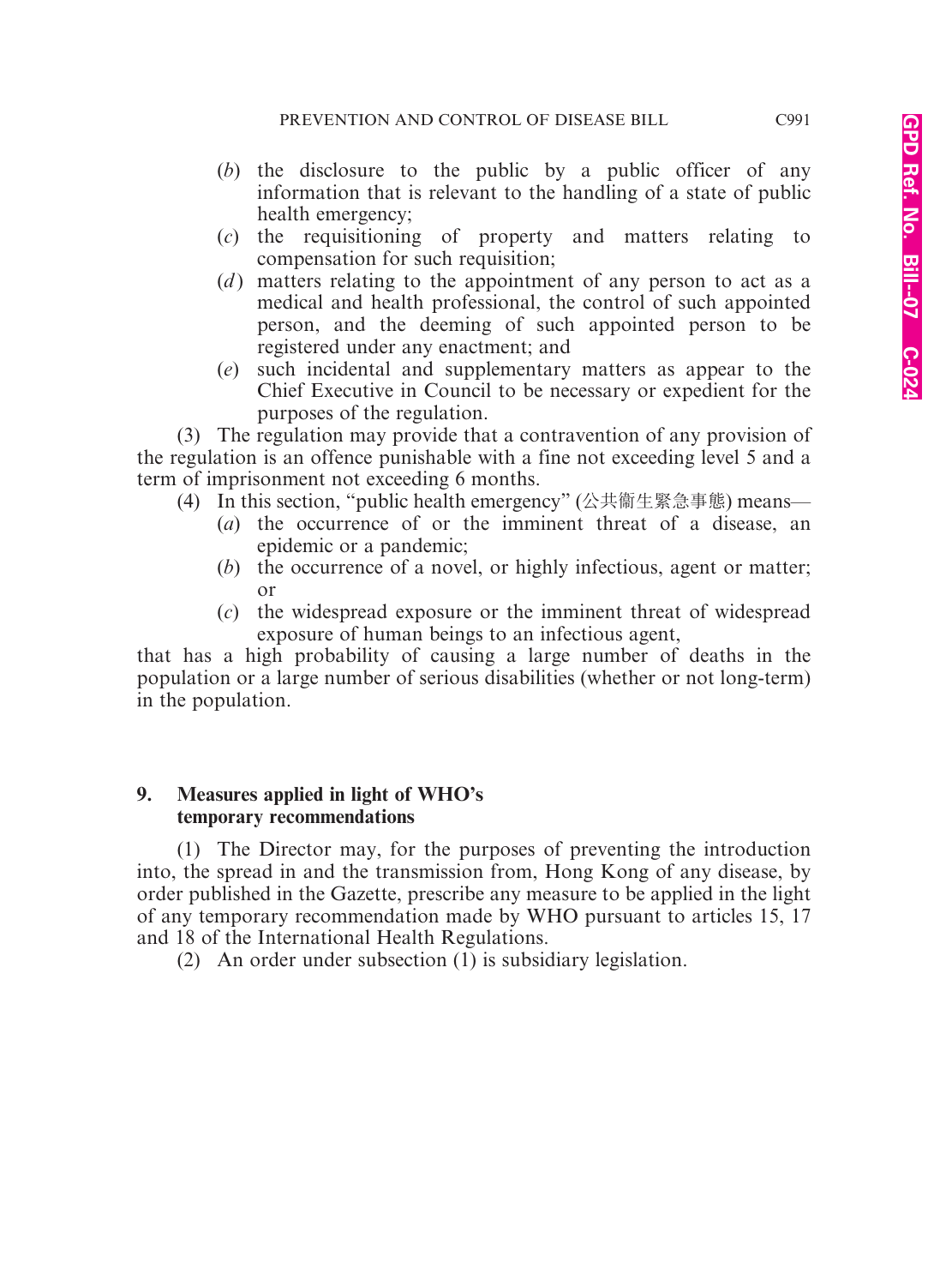#### PART 5

#### **MISCELLANEOUS**

#### **10. Police to furnish assistance**

The Commissioner of Police shall furnish such police assistance as any health officer may require for the purpose of enabling the health officer to—

- (*a*) exercise the powers conferred on the health officer by this Ordinance; and
- (*b*) deal with vessels and aircraft and persons and things on board the vessels and aircraft in the manner prescribed by this Ordinance.

#### **11. Obstruction of health officers, etc.**

(1) A person shall not obstruct, or assist in obstructing a health officer, a police officer, or a public officer or a person appointed under this Ordinance, in the exercise of a power or performance of a function under this Ordinance.

(2) A person who contravenes subsection (1) commits an offence and is liable on conviction to a fine at level 2 and to imprisonment for 2 months.

#### **12. Compensation**

(1) Where any article is damaged, destroyed, seized, surrendered or is submitted to any person pursuant to this Ordinance, the Director may order the payment of such compensation as is just and equitable in the circumstances.

(2) Any dispute as to whether compensation is payable or the amount of compensation may, in default of agreement, be resolved or determined by arbitration in accordance with the Arbitration Ordinance (Cap. 341).

(3) Subsection (1) does not apply to cases for which compensation is provided for by regulations made under section 8.

#### **13. Immunity from personal liability of health officers, etc.**

(1) No personal liability is incurred by a health officer, or a public officer or a person acting under his direction in respect of anything done or omitted to be done by the health officer, or public officer or person in good faith in the exercise or purported exercise of a power, or performance or purported performance of a function, under this Ordinance.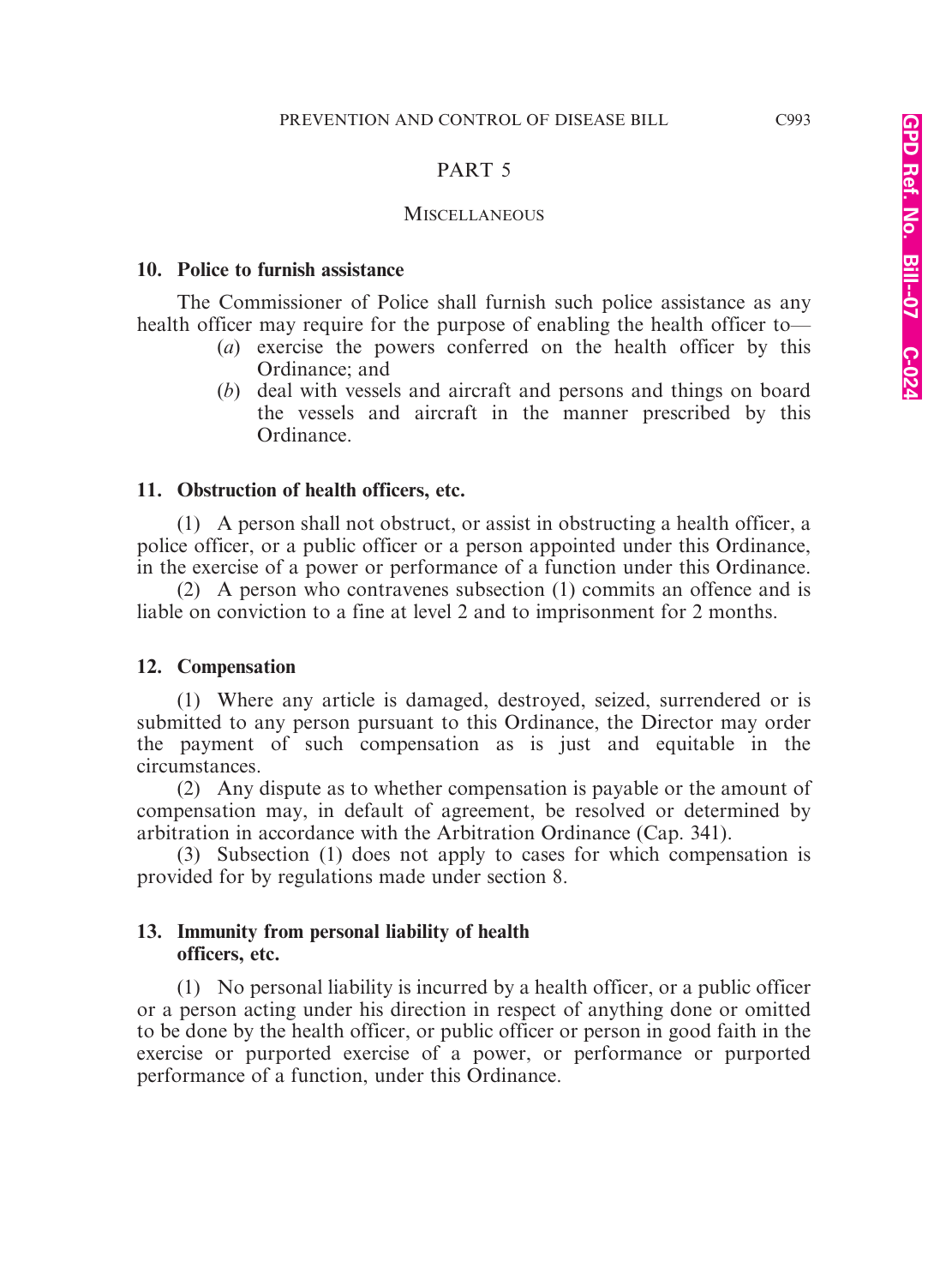(2) The protection conferred by subsection (1) does not affect any liability in tort of the Government for that act or omission.

# **14. Internal management of vessels or aircraft of war not to be interfered with**

This Ordinance shall not in any way interfere with the internal management of any vessels or aircraft of war of the Chinese People's Liberation Army or of foreign vessels or aircraft of war, or with their freedom to proceed whenever the officer in command may deem such course requisite.

# **15. Amendment of Schedules**

The Director may by notice published in the Gazette amend Schedules 1 and 2.

# PART 6

# REPEALS, SAVINGS AND CONSEQUENTIAL AMENDMENTS

# **16. Repeals**

(1) The Quarantine and Prevention of Disease Ordinance (Cap. 141) is repealed.

(2) The Prevention of the Spread of Infectious Diseases Regulations (Cap. 141 sub. leg. B) are repealed.

(3) The Quarantine (Measures on Departure) Regulations (Cap. 141 sub. leg. C) are repealed.

(4) The Quarantine and Prevention of Disease (Scale of Charges) Regulations (Cap. 141 sub. leg. D) are repealed.

(5) The Quarantine and Prevention of Disease Ordinance (Declaration under section 2(1)) Notice 1998 (Cap. 141 sub. leg. E) is repealed.

(6) The Quarantine and Prevention of Disease Ordinance (Sanitary Aerodrome) Declaration 1998 (Cap. 141 sub. leg. F) is repealed.

# **17. Saving of regulations**

The Boats and Wharves (Supply of Water) Regulations (Cap. 141 sub.  $leg. A)$ 

> (*a*) shall, notwithstanding the repeal under section 16(1), continue in operation; and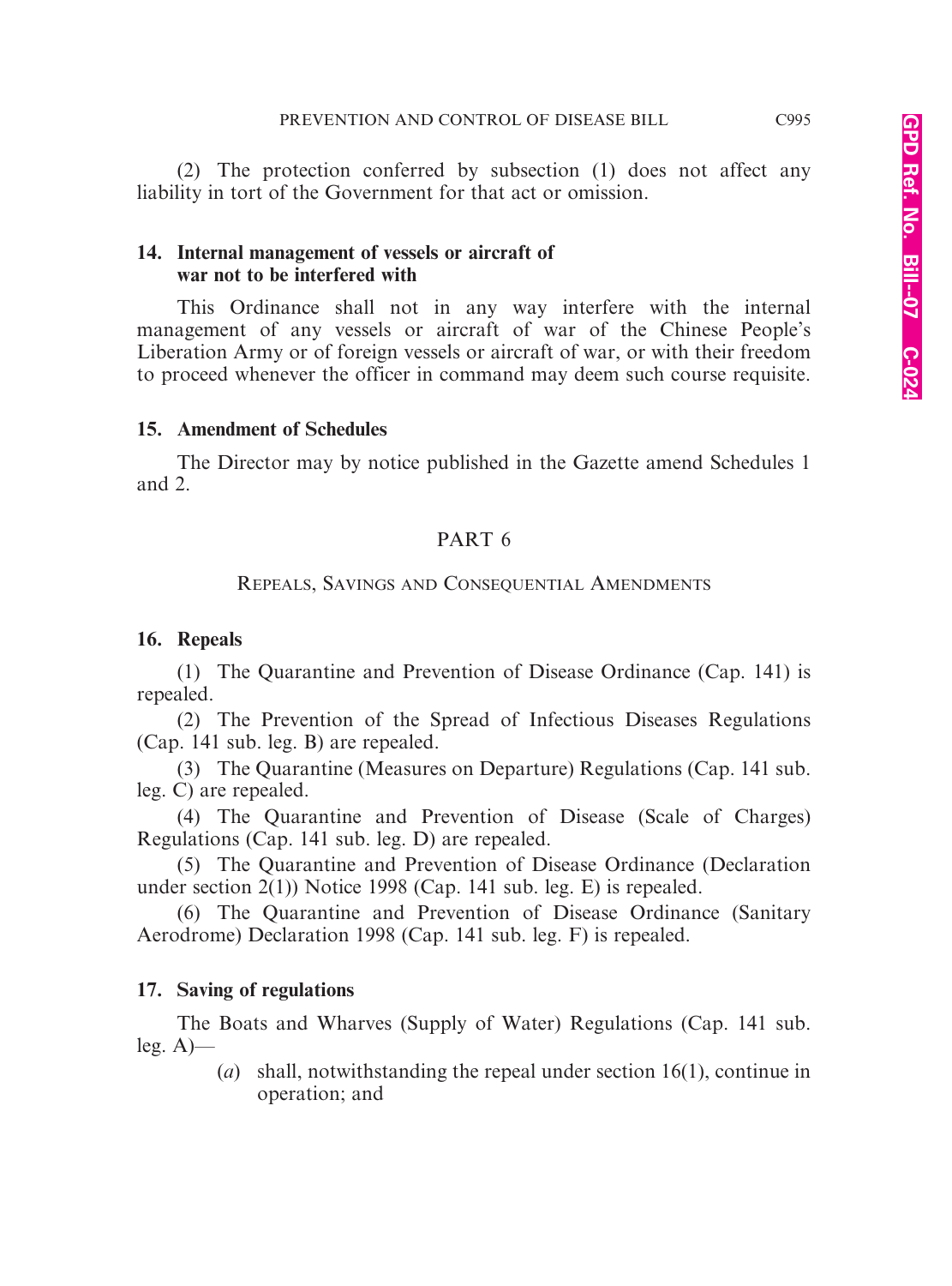(*b*) shall be deemed for all purposes to have been made by the Secretary for Food and Health under section 7.

#### **18. Consequential amendments**

(1) Section 46(3) of the Public Health and Municipal Services Ordinance (Cap. 132) is amended by repealing "Quarantine and Prevention of Disease Ordinance (Cap. 141)" and substituting "Prevention and Control of Disease Ordinance ( of 2007)".

(2) Section 2(2) of the Public Health (Animals and Birds) Ordinance (Cap. 139) is amended by repealing "Quarantine and Prevention of Disease Ordinance (Cap. 141)" and substituting "Prevention and Control of Disease Ordinance ( of 2007)".

(3) Section 19(1) of the Midwives Registration Ordinance (Cap. 162) is amended—

- (*a*) by adding "scheduled" before "infectious disease";
- (*b*) by repealing "Quarantine and Prevention of Disease Ordinance (Cap. 141)" and substituting "Prevention and Control of Disease Ordinance ( of 2007)".

(4) Section 25(1) of the Nurses Registration Ordinance (Cap. 164) is amended—

- (*a*) by adding "scheduled" before "infectious disease";
- (*b*) by repealing "Quarantine and Prevention of Disease Ordinance (Cap. 141)" and substituting "Prevention and Control of Disease Ordinance ( of 2007)".

(5) Regulation  $4(1)(b)(v)$  of the Nurses (Registration and Disciplinary Procedure) Regulations (Cap. 164 sub. leg. A) is amended—

- (*a*) by adding "scheduled" before "infectious disease";
- (*b*) by repealing "Quarantine and Prevention of Disease Ordinance (Cap. 141)" and substituting "Prevention and Control of Disease Ordinance ( of 2007)".

(6) Regulation  $4(1)(b)(v)$  of the Enrolled Nurses (Enrolment and Disciplinary Procedure) Regulations (Cap. 164 sub. leg. B) is amended—

- (*a*) by adding "scheduled" before "infectious disease";
- (*b*) by repealing "Quarantine and Prevention of Disease Ordinance (Cap. 141)" and substituting "Prevention and Control of Disease Ordinance ( of 2007)".

(7) Regulation 41 of the Child Care Services Regulations (Cap. 243 sub. leg. A) is amended—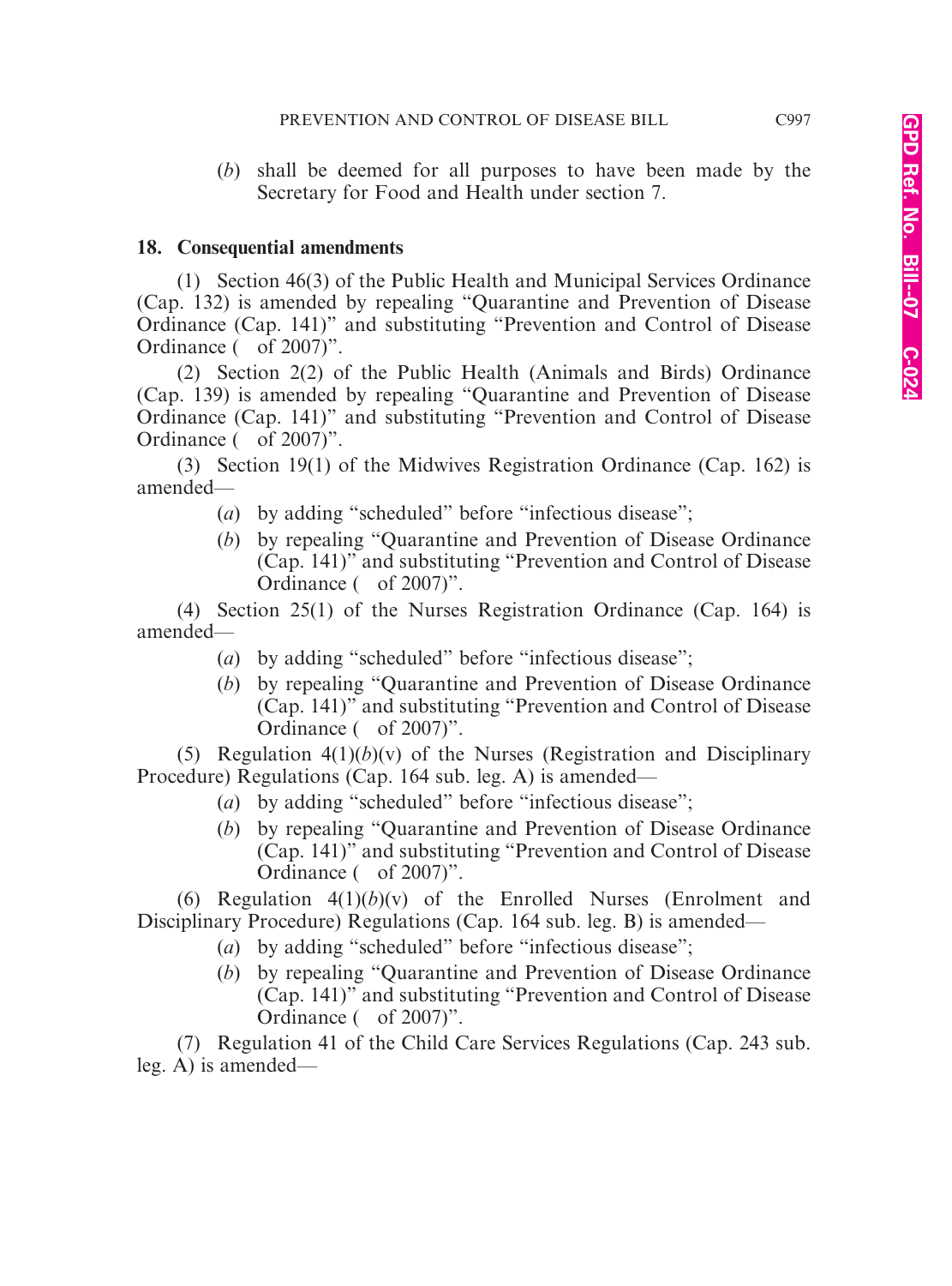- (*a*) in the heading, by repealing "**Infectious diseases**" and substituting "**Scheduled infectious diseases**";
- (*b*) in paragraph (1)—
	- (i) by repealing "any infectious disease" and substituting "any scheduled infectious disease";
	- (ii) by repealing "an infectious disease" and substituting "a scheduled infectious disease";
- (*c*) in paragraph (2), by repealing "infectious disease" where it twice appears and substituting "scheduled infectious disease";
- (*d*) in paragraph  $(3)$ 
	- (i) by repealing " "infectious disease" (傳染病)" and substituting " "scheduled infectious disease" (表列傳染病)";
	- (ii) by repealing "Quarantine and Prevention of Disease Ordinance (Cap. 141)" and substituting "Prevention and Control of Disease Ordinance ( of 2007)".
- (8) The Education Regulations (Cap. 279 sub. leg. A) is amended—
	- (*a*) in regulation 2—
		- (i) by repealing the definition of "infectious disease";
		- (ii) by adding—
			- " "scheduled infectious disease" (表列傳染病) has the same meaning as in the Prevention and Control of Disease Ordinance  $($  of 2007);";
	- (*b*) in regulation 53—
		- (i) in the heading, by repealing "**Infectious diseases**" and substituting "**Scheduled infectious diseases**";
		- (ii) in paragraph  $(1)$ 
			- (A) by repealing "any infectious disease" and substituting "any scheduled infectious disease";
			- (B) by repealing "an infectious disease" and substituting "a scheduled infectious disease";
		- (iii) in paragraph (2), by repealing "infectious disease" where it twice appears and substituting "scheduled infectious disease".

(9) Regulation 41(2)(*i*) of the Shipping and Port Control Regulations (Cap. 313 sub. leg. A) is amended by repealing "Quarantine and Prevention of Disease Ordinance (Cap. 141)" and substituting "Prevention and Control of Disease Ordinance ( of 2007)".

(10) The Residential Care Homes (Elderly Persons) Regulation (Cap. 459 sub. leg. A) is amended—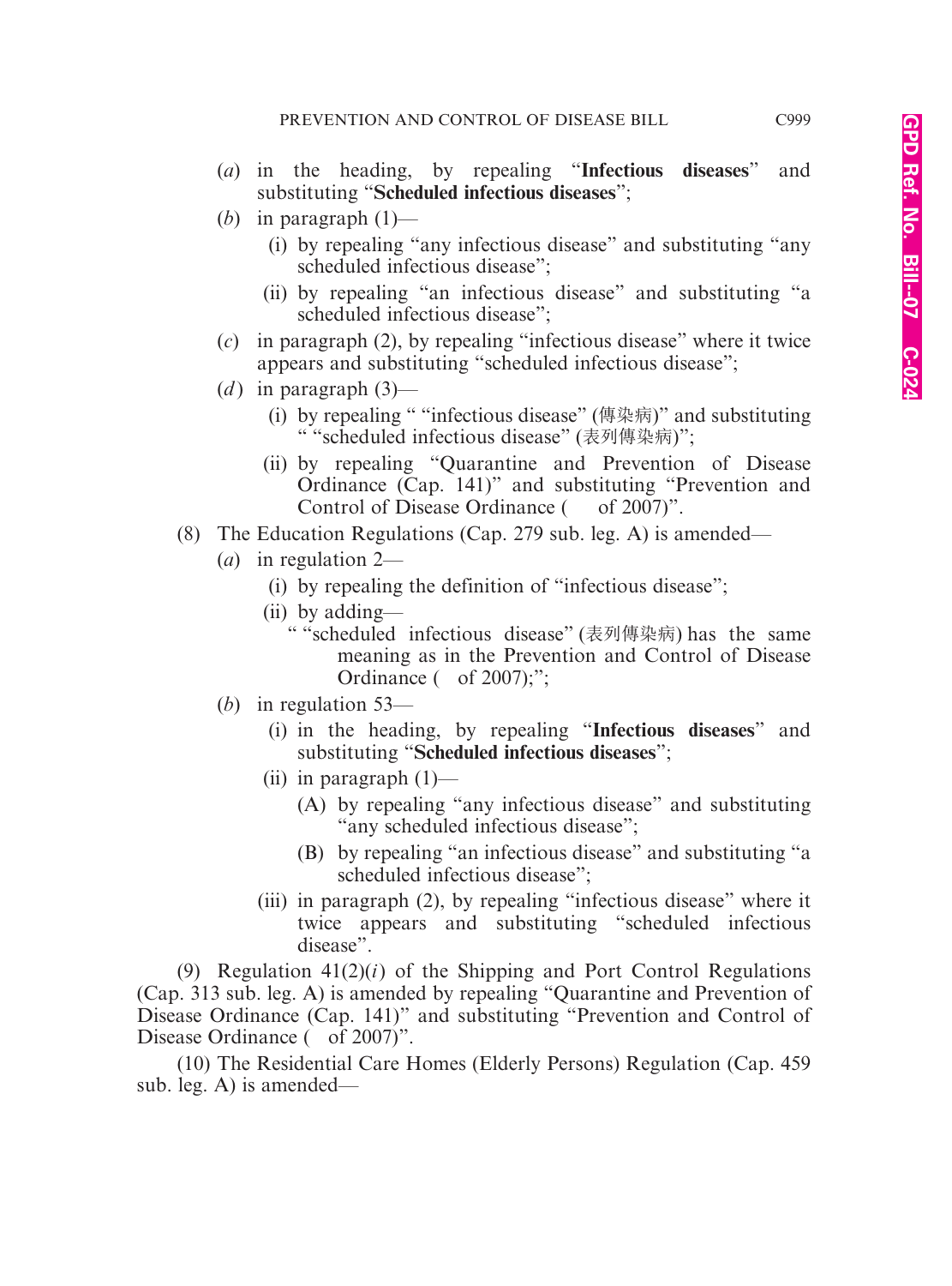- (*a*) in section 2—
	- (i) by repealing the definition of "infectious disease";
	- (ii) in the English text, in the definition of "particulars of identity", by repealing the full stop and substituting a semicolon;
	- (iii) by adding—
		- ""scheduled infectious disease" (表列傳染病) has the same meaning as in the Prevention and Control of Disease Ordinance ( of 2007).";
- (*b*) in section 18—
	- (i) in the heading, by repealing "**infectious disease**" and substituting "**scheduled infectious disease**";
	- (ii) by repealing "infectious disease" where it twice appears and substituting "scheduled infectious disease".

(11) Section 61(3)(*a*) of the Disability Discrimination Ordinance (Cap. 487) is repealed and the following substituted—

"(*a*) any scheduled infectious disease, or a disease caused by a scheduled infectious agent, within the meaning of the Prevention and Control of Disease Ordinance ( of 2007); and".

(12) Section 22(2)(*i*) of the Merchant Shipping (Local Vessels) (General) Regulation (Cap. 548 sub. leg. F) is amended by repealing "Quarantine and Prevention of Disease Ordinance (Cap. 141)" and substituting "Prevention and Control of Disease Ordinance ( of 2007)".

(13) Section 1(*c*) of Schedule 2 to the Shenzhen Bay Port Hong Kong Port Area Ordinance (4 of 2007) is repealed and the following substituted—

"(*c*) an order made under the Prevention and Control of Disease Ordinance ( of 2007) or its regulations prohibiting a person from leaving Hong Kong without the permission of a health officer;".

# SCHEDULE 1 [ss.  $2 \& 15$ ]

# SCHEDULED INFECTIOUS DISEASES

- 1. Acute poliomyelitis (急性脊髓灰質炎 (小兒麻痺))
- 2. Amoebic dysentery (阿米巴痢疾)
- 3. Anthrax (炭疽)
- 4. Bacillary dysentery (桿菌痢疾)
- 5. Botulism (肉毒中毒)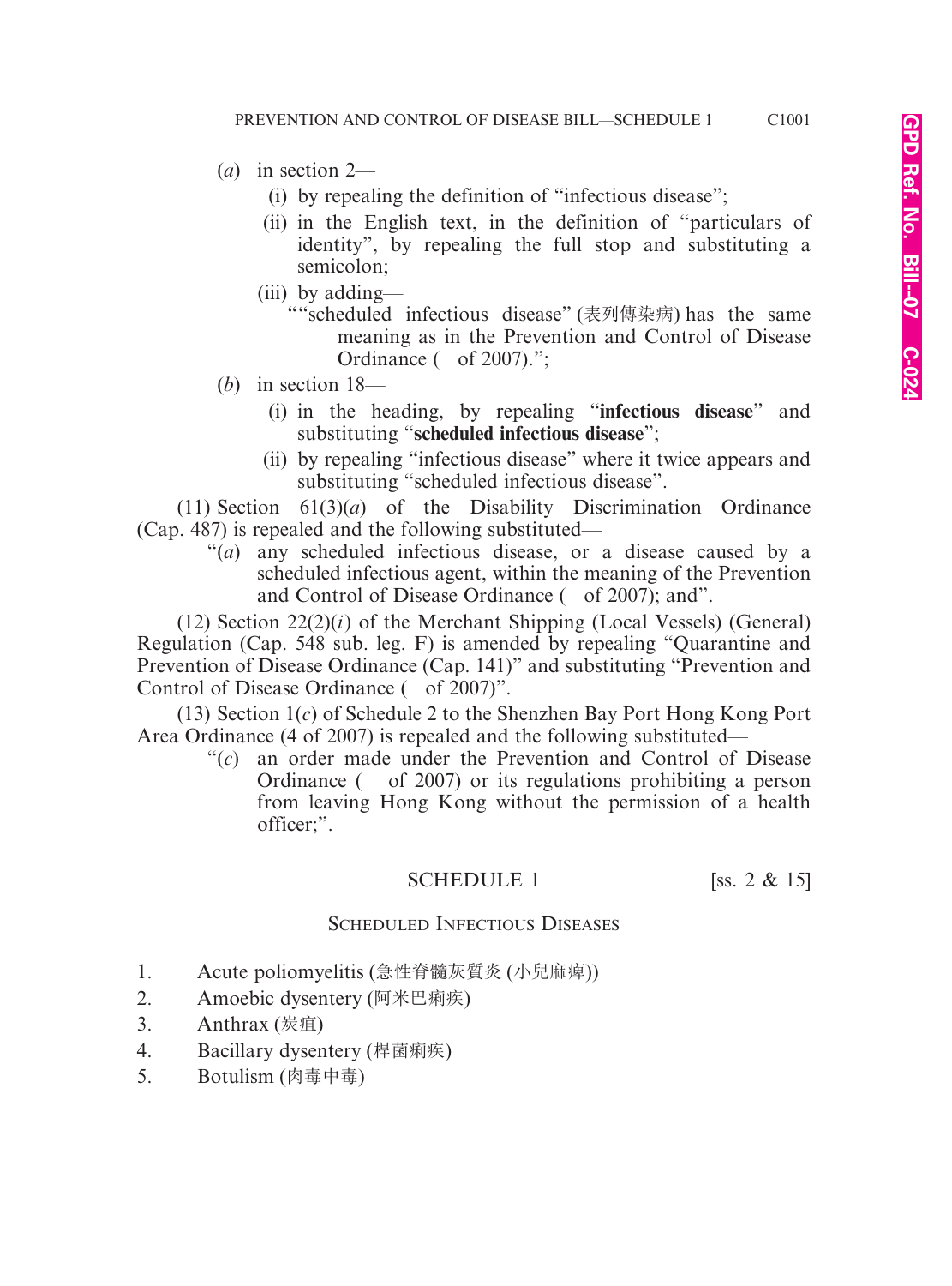- 6. Chickenpox (水痘)
- 7. Cholera (霍亂)
- 8. Community-associated methicillin-resistant *Staphylococcus aureus* infection (社區型耐甲氧西林金黃葡萄球菌感染)
- 9. Creutzfeldt-Jakob disease (克雅二氏症)
- 10. Dengue fever (登革熱)
- 11. Diphtheria (白喉)
- 12. *Escherichia coli* O157:H7 infection (大腸桿菌 O157:H7 感染)
- 13. Food poisoning (食物中毒)
- 14. *Haemophilus influenzae* type b infection (invasive) (乙型流感嗜血桿菌感 染 (侵入性))
- 15. Hantavirus infection (漢坦病毒感染)
- 16. Influenza A (H2), Influenza A (H5), Influenza A (H7), Influenza A (H9) (甲型流行性感冒 (H2)、甲型流行性感冒 (H5)、甲型流行性感冒 (H7)、甲型流行性感冒 (H9))
- 17. Japanese encephalitis (日本腦炎)
- 18. Legionnaires' disease (退伍軍人病)
- 19. Leprosy (麻風)
- 20. Leptospirosis (漖端螺旋體病)
- 21. Listeriosis (李斯特菌病)
- 22. Malaria (瘧疾)
- 23. Measles (麻疹)
- 24. Meningococcal infection (invasive) (腦膜炎雙球菌感染 (侵入性))
- 25. Mumps (流行性腮腺炎)
- 26. Paratyphoid fever (副傷寒)
- 27. Plague (鼠疫)
- 28. Psittacosis (鸚鵡熱)
- 29. Q fever (寇熱)
- 30. Rabies (狂犬病)
- 31. Relapsing fever (回歸熱)
- 32. Rubella and congenital rubella syndrome (風疹 (德國麻疹) 及先天性風疹 綜合症)
- 33. Scarlet fever (猩紅熱)
- 34. Severe Acute Respiratory Syndrome (嚴重急性呼吸系統綜合症)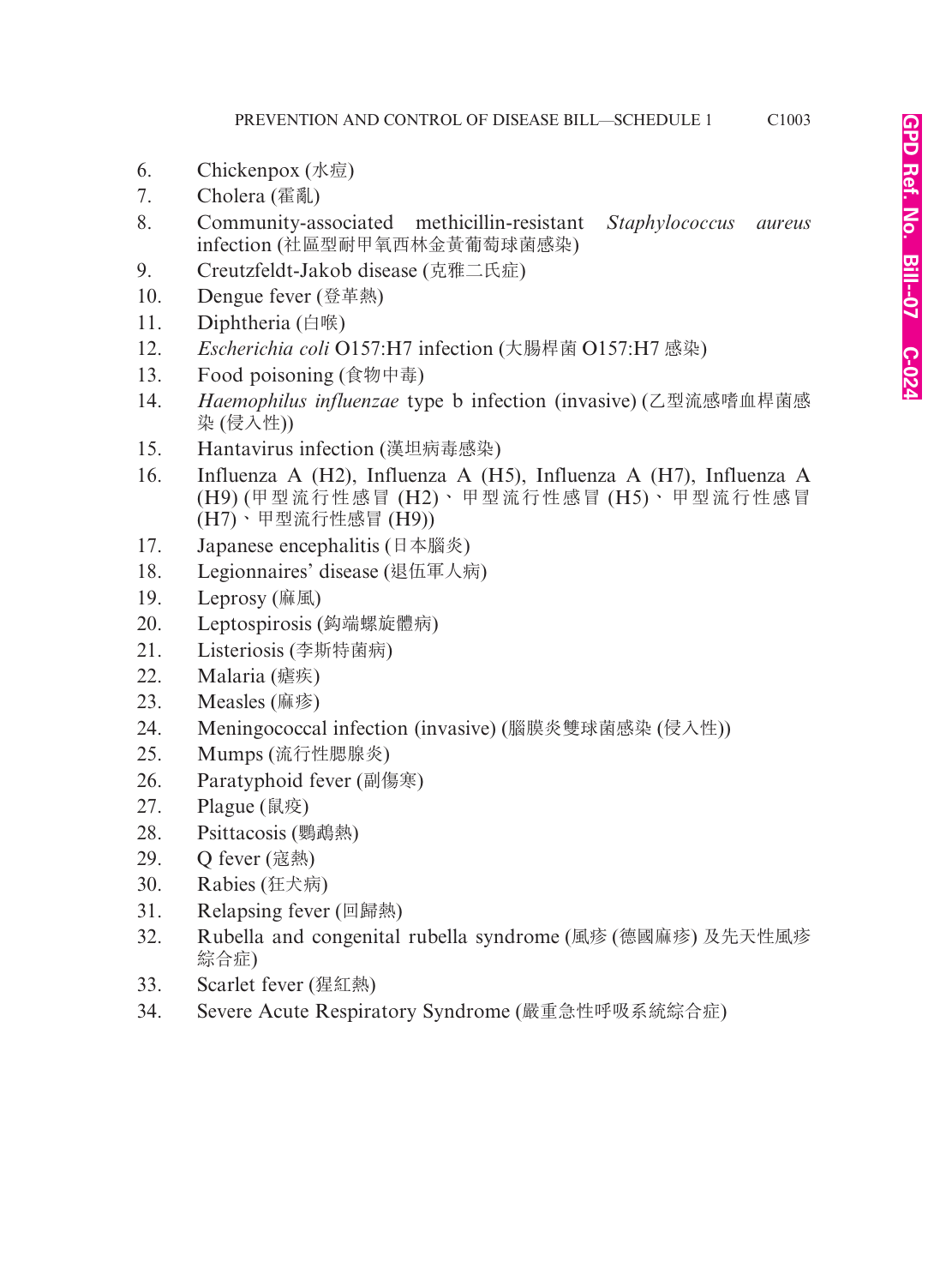- 35. Smallpox (天花)
- 36. *Streptococcus suis* infection (豬鏈球菌感染)
- 37. Tetanus (破傷風)
- 38. Tuberculosis (結核病)
- 39. Typhoid fever (傷寒)
- 40. Typhus and other rickettsial diseases (斑疹傷寒及其他立克次體病)
- 41. Viral haemorrhagic fever (病毒性出血熱)
- 42. Viral hepatitis (病毒性肝炎)
- 43. West Nile Virus Infection (西尼羅河病毒感染)
- 44. Whooping cough (百日咳)
- 45. Yellow fever (黃熱病)

# SCHEDULE 2 [ss. 2 & 15]

————————————————————

# SCHEDULED INFECTIOUS AGENTS

- 1. *Bacillus anthracis* (炭疽芽胞桿菌)
- 2. *Clostridium botulinum* (肉毒桿菌)
- 3. Crimean-Congo haemorrhagic fever virus (克里米亞 剛果出血熱病毒)
- 4. Dengue virus (登革病毒)
- 5. Ebola virus (埃博拉病毒)
- 6. *Francisella tularensis* (土拉桿菌)
- 7. Guanarito virus (瓜納瑞托病毒)
- 8. Hantavirus (漢坦病毒)
- 9. Hendra virus (亨德拉病毒)
- 10. Herpes simiae virus (B virus) (猴疱疹病毒 (B 病毒))
- 11. Influenza virus type A (subtype H2, H5 and H7) (甲型流行性感冒病毒 (H2 、 H5 及 H7 亞型))
- 12. Japanese encephalitis virus (日本腦炎病毒)
- 13. Junin virus (鳩寧病毒)
- 14. Kyasanur Forest disease virus (基薩諾爾森林病病毒)
- 15. Lassa virus (拉沙病毒)
- 16. Machupo virus (馬秋波病毒)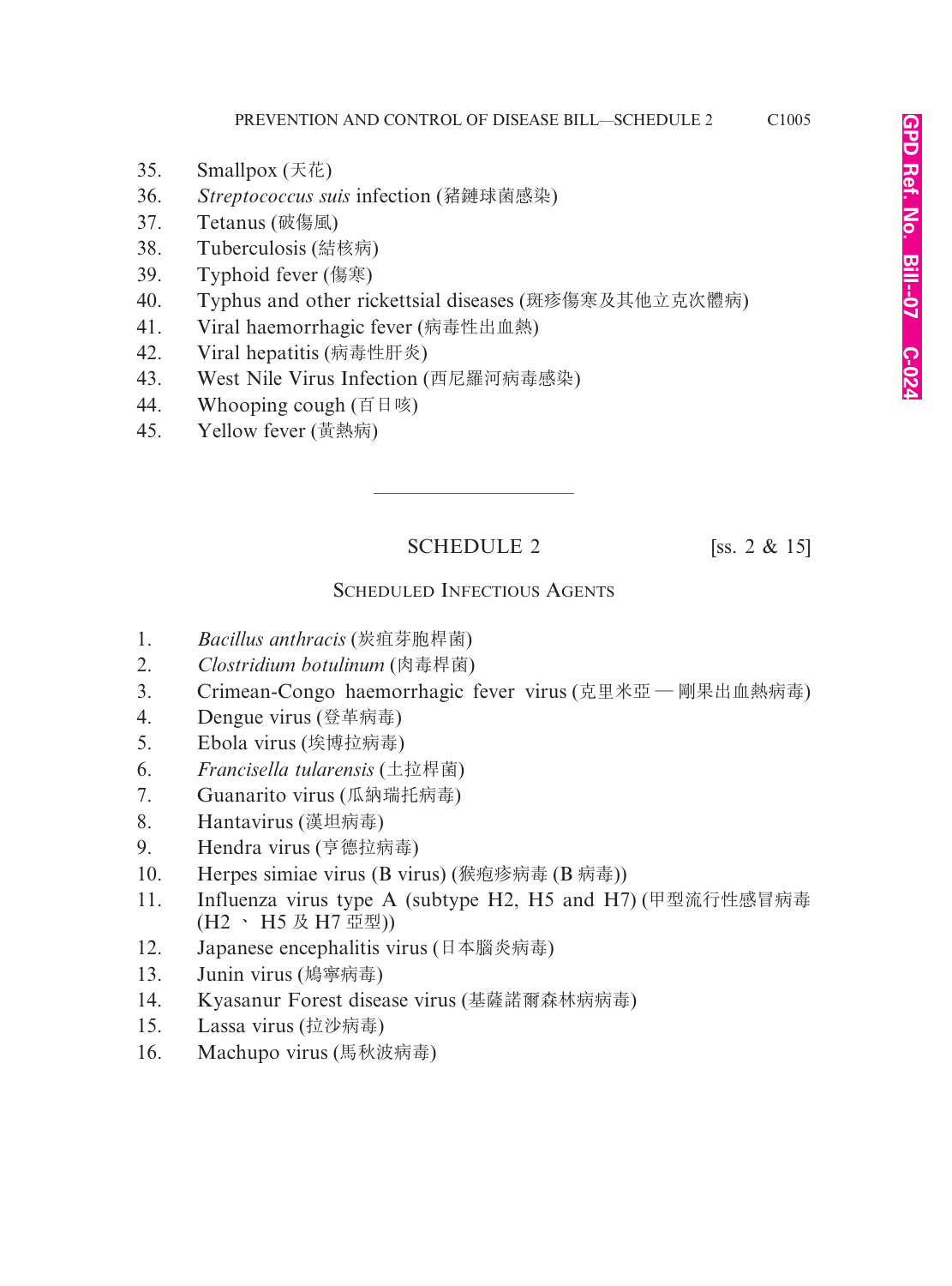- 17. Marburg virus (馬爾堡病毒)
- 18. Monkeypox virus (猴痘病毒)
- 19. *Mycobacterium tuberculosis (multidrug-resistant)* (結核分枝桿菌 (耐多 藥))
- 20. Nipah virus (尼巴病毒)
- 21. Omsk haemorrhagic fever virus (鄂木斯克出血熱病毒)
- 22. Polio virus (wild) (脊髓灰質炎病毒 (野毒株))
- 23. Rabies or rabies-related virus (狂犬病毒或類狂犬病毒)
- 24. Rift Valley fever virus (立夫特谷熱病毒)
- 25. Sabia virus (薩比亞病毒)
- 26. Severe Acute Respiratory Syndrome—coronavirus (嚴重急性呼吸系統綜 合症——冠狀病毒)
- 27. Tick-borne encephalitis virus (蜱傳腦炎病毒)
- 28. Variola virus (天花病毒)
- 29. West Nile virus (西尼羅河病毒)
- 30. Yellow fever virus (黃熱病毒)
- 31. *Yersinia pestis* (鼠疫耶爾森菌)

# **Explanatory Memorandum**

The object of this Bill is to replace the Quarantine and Prevention of Disease Ordinance (Cap. 141) ("the Ordinance") by a new Ordinance that is designed to bring the legislative basis for measures to control and prevent disease up-to-date and into line with the requirements of the International Health Regulations (2005).

2. The Bill is divided into 6 Parts.

# Part 1 of the Bill contains the preliminary matters

- 3. Clause 1 provides for the short title and commencement.
- 4. Clause 2 provides for the definitions of the terms used in the Bill.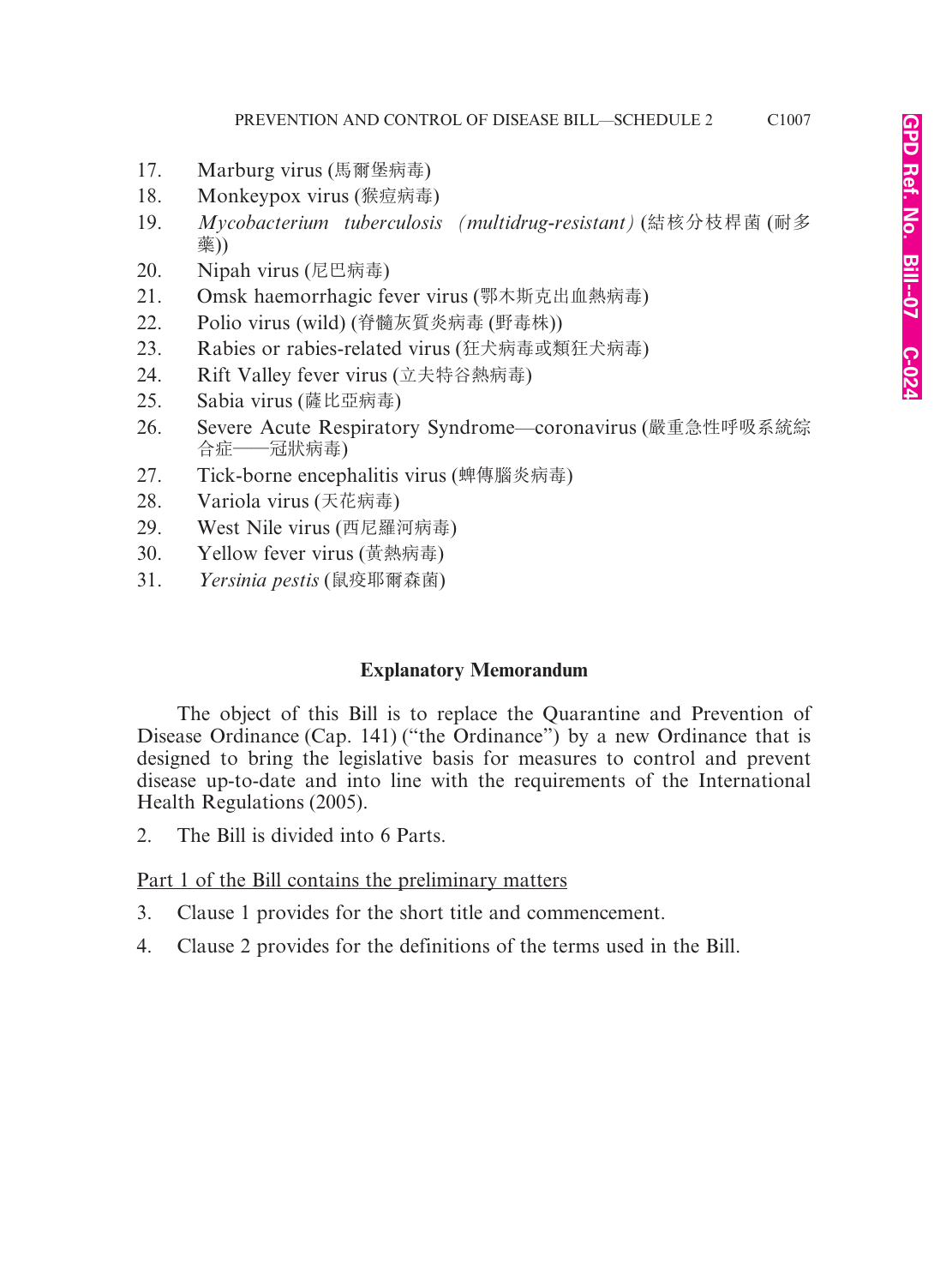Part 2 of the Bill contains provisions relating to the seizure and forfeiture of articles

5. Clause 3 provides that a health officer may, with the approval in writing of the Director of Health ("the Director") and for the purpose of the control or preventing the spread of any disease that poses a public health risk, seize any article that the health officer has reason to believe is an infectious agent or contains an infectious agent.

6. Clause 4 provides that a health officer may forfeit any article that is taken into Hong Kong illegally.

# Part 3 of the Bill contains provisions relating to the powers of arrest

7. Clause 5 provides for the power of a health officer, etc. to stop, detain and arrest a person who has committed or is committing an offence under the Bill or who has obstructed or assisted in the obstruction of the health officer, etc. in the performance of statutory functions.

8. Clause 6 provides for the power to arrest a person who escapes from detention.

# Part 4 of the Bill contains provisions relating to the power to make regulation

9. Clause 7 empowers the Secretary for Food and Health to make regulation for the purpose of the prevention of any disease and the spread of any disease and contamination.

10. Clause 8 empowers the Chief Executive in Council to make public health emergency regulation for the purposes of preventing, combating or alleviating the effects of a public health emergency and protecting public health.

11. Clause 9 empowers the Director to prescribe by an order published in the Gazette any measure to be applied in the light of any temporary recommendation made by the World Health Organization.

# Part 5 of the Bill contains miscellaneous matters

12. Clause 10 requires the Commissioner of Police to furnish police assistance on the request of a health officer.

13. Clause 11 provides for the offence of obstructing or assisting in the obstruction of a health officer, etc. in the performance of statutory functions.

14. Clause 12 provides that the Director may order just and equitable compensation to be paid for any article that is damaged, destroyed, seized, surrendered or is submitted to any person pursuant to statutory authority.